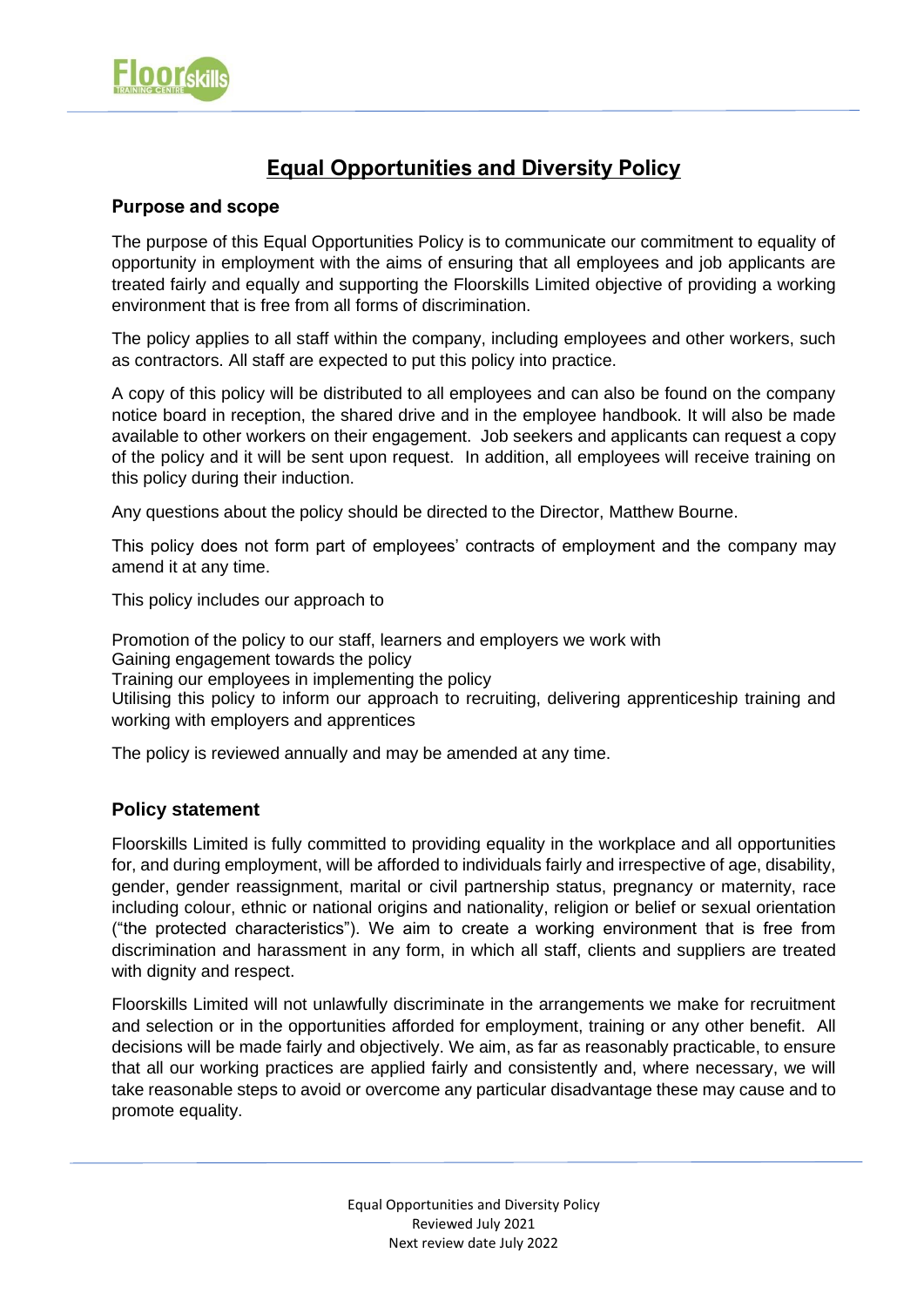

Floorskills Limited respects an individual's right to choose whether or not to belong to a trade union and membership status will have no bearing on an applicant's suitability for employment or result in any detrimental treatment when working for Floorskills Limited.

#### **Specific Responsibilities**

Floorskills Limited has overall responsibility for the effective operation of this policy and for ensuring compliance with the Equality Act 2010 and associated legislation and for observing relevant Codes of Practice.

The company director is responsible for monitoring and reviewing the policy and for ensuring that all employment-related policies, procedures and practices adhere to this policy.

All staff have a responsibility not to discriminate or harass other staff, learners, customers and business associates and to report any such behaviour of which they become aware to the company director.

The company Director is responsible for implementing the Equal Opportunities Policy and must apply the policy as part of their day-to-day management of the company.

#### **Forms of discrimination**

The following are forms of discrimination that this policy aims to avoid:

**Direct Discrimination** occurs when a person is treated less favourably because of a protected characteristic that they either have or are thought to have. Direct discrimination can also occur by way of association, which is when a person is treated less favourably because, for example, their spouse or partner or other relative has the protected characteristic.

**Indirect Discrimination** occurs when a provision, criterion or practice is applied equally to everyone, but has a disproportionately adverse effect on people who share a particular protected characteristic. A person with the protected characteristic who is disadvantaged in that way has the right to complain.

To be justified the provision, criterion, or practice must be necessary for legitimate business reasons in circumstances where less discriminatory alternatives are not reasonably available.

**Victimisation** occurs where someone is treated unfavourably because he/she has raised a complaint under this policy or taken legal action, in relation to any alleged act of unlawful discrimination, against the company or because he/she has supported someone else in doing this.

**Harassment** is unwanted conduct that violates an individual's dignity or creates an intimidating, hostile, degrading, humiliating or offensive environment. Harassment can take many different forms and may involve inappropriate actions, behaviour, comments, emails or physical contact that causes offence or are objectionable.

Harassment may involve a single incident or persistent behaviour that extends over a period of time and can occur even if someone did not mean to cause offence. It also means that a person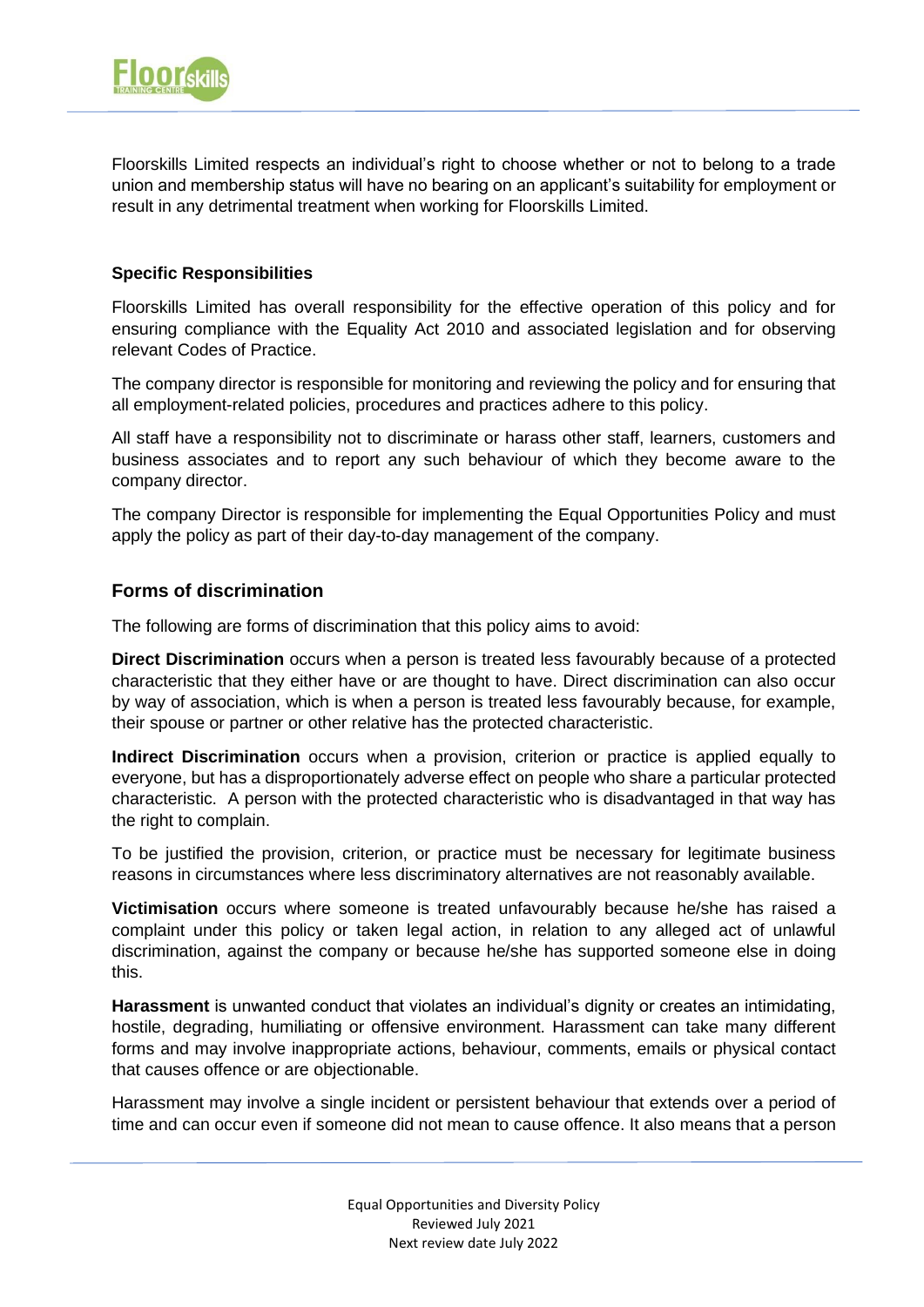

can be subjected to harassment by behaviour that is not aimed at them directly but which they nonetheless find unpleasant.

Harassment is always unacceptable and where it relates to a protected characteristic it will amount to an unlawful act of discrimination.

**Discrimination arising from Disability** - In addition to the above, it is unlawful to treat a person unfavourably because of something that is the result, effect or outcome of their disability, unless the treatment is necessary and can be objectively justified. Furthermore, employers have a duty to make reasonable adjustments to ensure that disabled applicants, employees or other workers are not substantially disadvantaged.

#### **Creating equal opportunities in the workplace**

There are several ways in which Floorskills Limited aims to ensure equal opportunities in the workplace, including:

## **Recruitment and selection**

Recruitment and selection procedures will be free from bias or discrimination. Recruitment procedures will be conducted objectively and will be based upon specific and reasonable jobrelated criteria. Decisions regarding an individual's suitability for a particular role will be based on aptitude, ability and subject to two suitable references.

Floorskills Limited will consider making appropriate reasonable adjustments to the recruitment process to ensure that disabled applicants are not substantially disadvantaged.

Wherever possible, vacancies will be advertised as being suitable for flexible working, to encourage applications from individuals seeking work on a part time basis.

Floorskills Limited will consider taking appropriate positive action to enable or encourage applications from persons with a protected characteristic that is under represented in the organisation.

We recognise the need to consider, where appropriate, flexible working patterns such as job share, term time only, part-time working or home working where an employee has a need to reduce their working hours. These methods of working will be considered dependent on business needs.

Wherever appropriate vacancies will normally be advertised within the Company in order to provide an equal opportunity for all interested persons to apply.

One exception to the above applies when special arrangements are made for the redeployment of personnel who would otherwise be at risk of redundancy within the Company.

Where it is appropriate an external application form can be used. This should be designed to obtain all the necessary information for a fair and instructive interview and for the screening and selection of applicants. Personal details which are not necessary for a recruitment decision to be made - such as marital status, number of children, next of kin, gender, age, race, or religious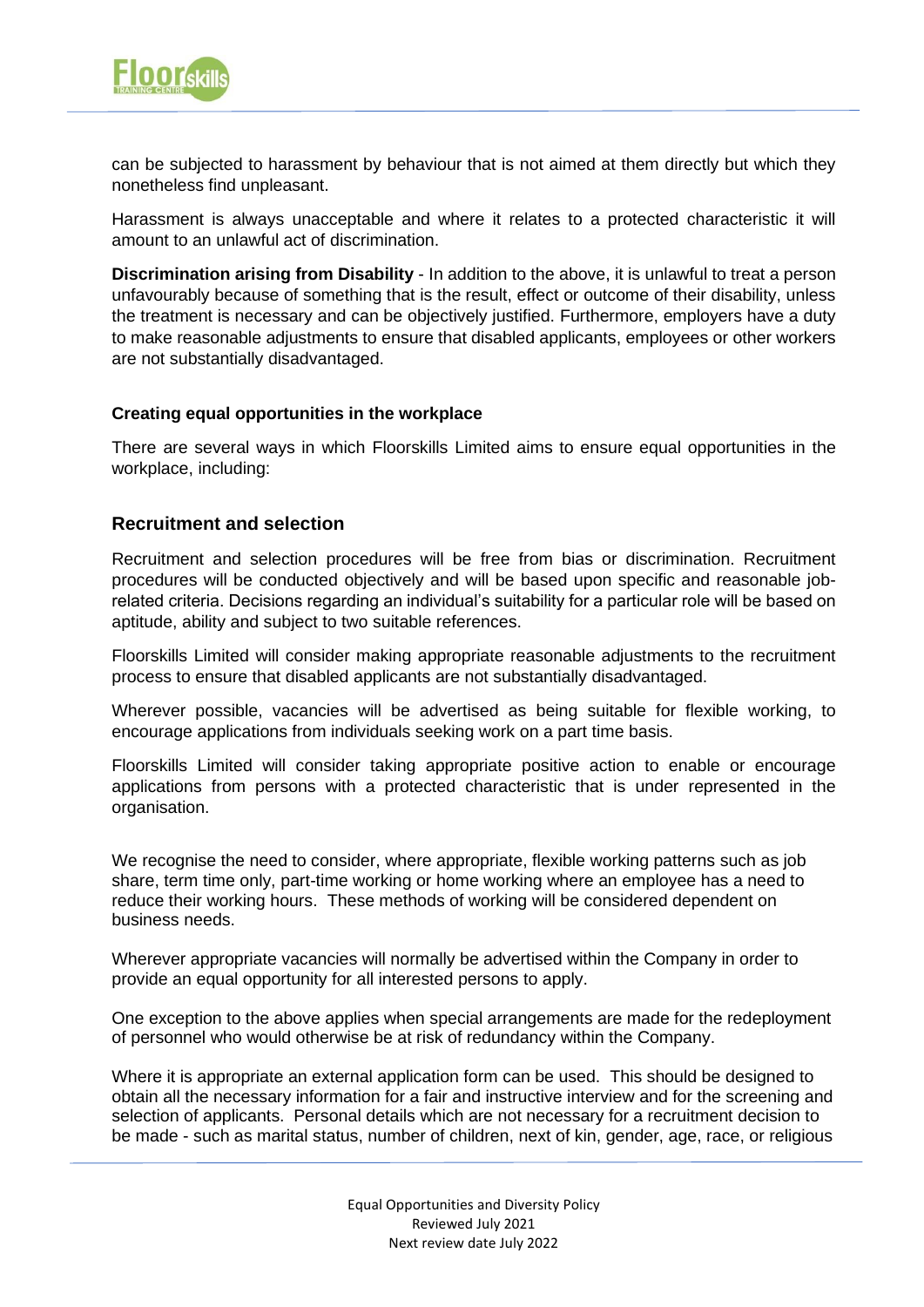

belief are, therefore, not specified. Additional details of this nature will be needed for recording and monitoring purposes and as such will be kept by the Human Resource Department on a separate confidential form.

Training in interviewing skills and equality and diversity will be given for all those concerned with recruitment. Prior to the selection process, managers will examine all selection criteria to ensure that they are related to the job requirements and are not discriminatory.

Consideration should be given as to whether practical experience or actual achievements in previous employment may act as a satisfactory substitute for higher education or professional qualifications. In assessing qualifications, it will not be assumed that overseas diplomas or degrees are of a lower standard than their UK equivalents although their validity will still be checked. Wherever possible experience may count as an equivalent to professional qualifications. Careful consideration will be given as to whether any minimum or maximum number of years relevant experience is necessary for effective performance of the job. Such restrictions will not be imposed unless there is a proper job-based reason why they are necessary.

All appointments will be made solely on merit.

#### **Disclosure and additional support provisions**

Before starting and during learning, apprenticeship or employment, individuals will be given opportunity (in confidence) to disclose any disability, learning difficulty or additional need they may have. This is to ensure we put in place additional or alternative support or adapted working practices where reasonably practical and possible. We will explain why this information is being sought and how it will be used. We will ask individuals to let us know of any personal commitments or barriers which can affect their commitment or time in learning, an apprenticeship or employment and offer help/alternative ways of training or working to minimise their impact.

Additionally: For apprentices and learners: Where a learner discloses a disability, learning difficulty or additional need, we will identify what additional or alternative support provisions need to be put in place in discussion with them. We will endeavour to secure and provide any additional support for the duration of the apprentices or learner's learning programme where reasonably practical and possible and in full, agreed disclosure by the apprentice or learner. We will also work in partnership with the apprentice employer to support them to identify and provide additional or alternative support provisions to ensure that employment is accessible, where this is reasonably accessible. Support could be in the form of additional/alternative assistance, provision of a specialist service, involvement of personal carers/support workers, provision of alternative or adaptive equipment or learning/training environment etc. Where it is not reasonably possible to provide required and sufficient (specialist) support to enable an apprentice/learner to achieve, we will signpost to more suitable provision.

Where barriers to learning cannot be minimised to such an extent to make learning/training with us viable, we will refer the apprentice/learner to a referral agency and/or signpost them to alternative provision.

For staff: Where a staff member declares a disability, reasonable steps will be taken to accommodate this by making reasonable adjustments. The company may consider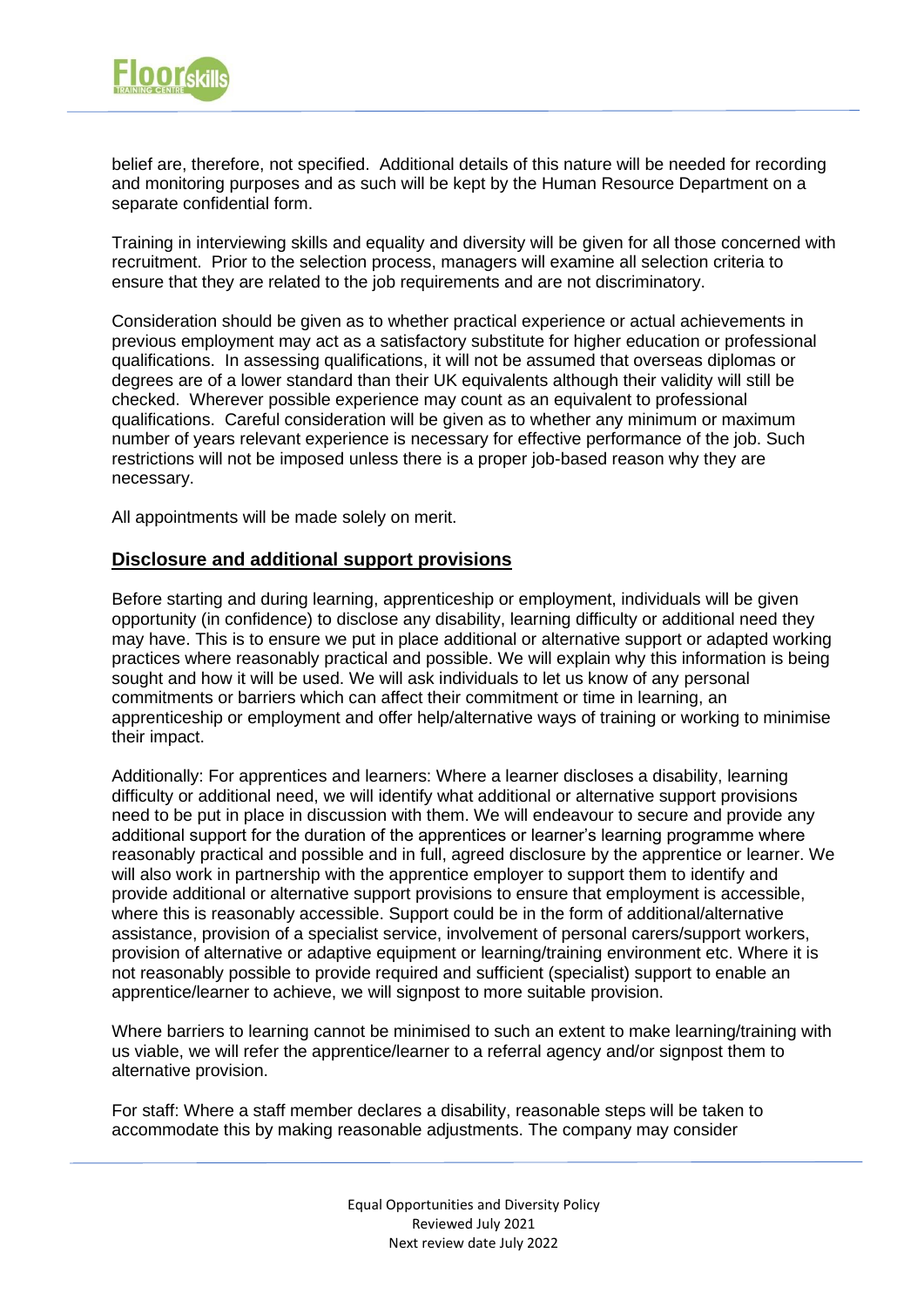

redeployment and appropriate re-training to enable the staff member to remain in employment wherever possible.

For apprentice employers: We will, where appropriate and with the apprentice or learner's permission, share information on any disability, learning difficulty, additional needs and/or barriers to learning and where appropriate require support/ provision from the apprentice employer to accommodate these in the apprentice's learning, training and employment

#### **Career development and training**

All staff will be given an appropriate induction to enable them to fulfil the responsibilities of their role.

All employees will be encouraged to develop their full potential and we will not unreasonably deny an employee access to training or other career development opportunities. These will be identified as part of an ongoing performance management process and will be determined objectively, taking into account the needs of the business and available resources.

#### **Promotion, Training and Development**

All staff, apprentices, learners, and employers will receive an induction training session including equality, diversity and inclusion and the policy will be disseminated during this time and after each policy revision/review. This will include:

- An explanation of what the policy means to Floorskills, staff, apprentices, learners or employers.
- An explanation of the form's discrimination can take (direct, indirect, victimisation and segregation).
- Guidance on the danger of generalised assumptions and prejudices.
- Contextualised examples of good practice in equality, diversity and inclusion and the impact of discrimination relevant to their role and responsibility.
- Teaching, learning, and assessment staff are given additional training to support equality, diversity, and inclusion in teaching, learning and assessment practice (please see below).
- Equality, diversity, and inclusion will be mandatory on all meeting agendas to reinforce this and to identify and address any emerging training needs.

All staff will be appraised annually and there will be positive encouragement to discuss suitable development and training opportunities.

All staff will be required to complete mandatory annual equality and diversity training, both externally and inhouse to ensure contextualisation and full understanding of the policy. This will also be reinforced by the observation of teaching, learning and assessment process (please see below).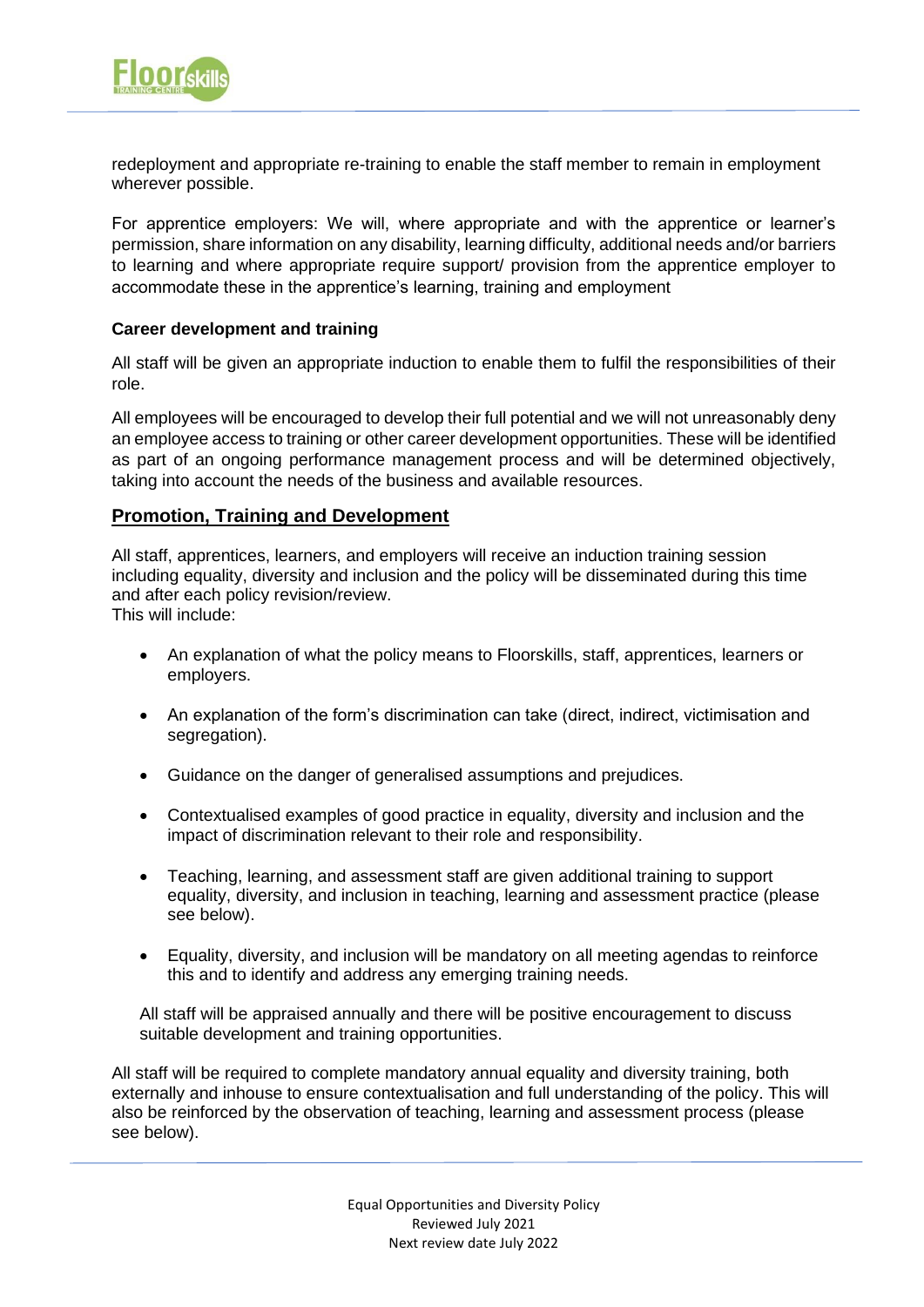

Apprentices and learners will receive training on equality, diversity, and inclusion, which will be embedded and delivered within their apprenticeship/programme (please see below).

#### **Equality and Diversity Promoted in Teaching, Learning and Assessment**

Apprentice's and learner's additional support needs related to disabilities, diagnosed special education needs, learning difficulties or additional needs are planned for and where an apprentice or learner is studying or completing an apprenticeship, Floorkskills will follow the guidelines set out in the relevant Adjustment Policies published by each awarding organisation to ensure fair and equal access to assessments and examinations, where applicable.

All teaching, learning and assessment staff will be trained to apply an equality analysis to their scheme of work and lesson plans to ensure that:

- Materials and teaching, learning and assessment methods foster good relations, are sensitive to and promote equality of opportunity.
- That needs of individuals are planned for in teaching sessions to ensure that they can achieve, progress and flourish.

Our management will apply its observation of teaching policy, annual appraisal, and performance management systems to ensure that:

- Teaching, learning, and assessment staff have consistently high expectations in ensuring that learning activities motivate and engage all apprentices and learners, whatever their age, ability and cultural background, and that they are suitably demanding.
- All teaching, learning and assessment staff are highly adept at working with and developing knowledge, skills and behaviours in all apprentices and learners and demonstrate this in a range of learning environments.
- Equality and diversity is integrated fully into the learning experience and teaching, learning and assessment staff manage apprentices' and learners' behaviour skilfully; they show great awareness of Fundamental British Values and equality and diversity in teaching sessions.
- All staff, apprentice and learner requirements will be reflected in the delivery and support given. We will consider how support can be given for SEND or learning disabilities. Where appropriate we will provide the resources and equipment needed to enable all staff, apprentices, and learners to engage with their roles and responsibilities, as well as their learning/training.

# **Promoting and Supporting Equality and Diversity**

The following list details some of the ways that we will support diversity throughout the business. This is not; however, an exhaustive list and we will continue to seek and adopt new methods for supporting the individual needs of apprentices, learners and staff.

• Recognise that all staff, apprentices, and learners are individuals and will therefore respond to them, and their social identity, in an individual manner.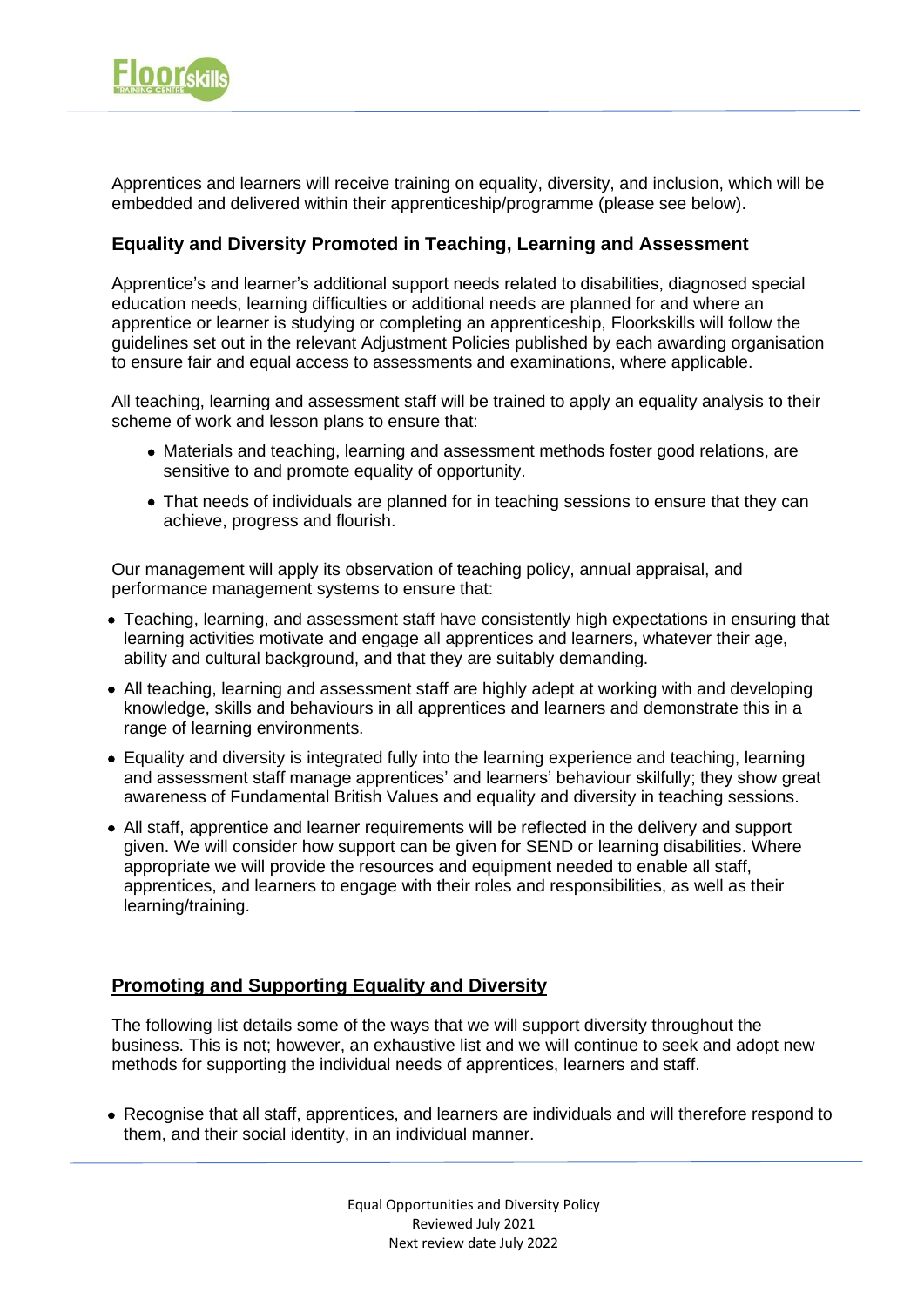

- Ensuring that employment opportunities are available as full or part time roles wherever possible and that we can be flexible about working hours to suit individual needs.
- Ensuring that roles can be performed at home, if necessary, in most cases, to support individual needs.
- Offering both paper portfolios and e-learning to our apprentices and learners, to ensure that we can support all apprentices and learners, including those who are disadvantaged, and those who are based in remote locations. We will support apprentices and learners to gain access to IT equipment to support them in their training.
- Conducting thorough initial assessments to ascertain details of any learning difficulties, cultural requirements, or other pertinent information, which will allow teaching, learning and assessment staff to support individual apprentice or learner needs, and use assessment methods that are most appropriate to the apprentice or learner.
- Using plain English for all marketing and communication and will ensure that all literature is available is larger fonts, and different print colour combinations if desired.
- We will utilise a range of methods to communicate with staff, apprentices, and learners, including letters, emails, SMS, Live-Chat facilities, face-to-face meetings and graphical presentations, to ensure that messages are conveyed accurately, and in a way that the recipient is comfortable with.
- Undertaking training to increase our knowledge and understanding of aspects of social identity that may be different from our own, and how to support people with different social identities.
- Resources, materials, and literature are presented in a way that is sensitive to equality and diversity, and that consideration is taken to represent the diverse range of individuals who access the provision.

# **Terms and conditions**

Our terms and conditions of service will be applied fairly, and benefits and facilities will be made available to all staff who should have access to them, as appropriate.

Floorskills Limited operates a pay and benefits system that is transparent, based on objective criteria and free from bias to ensure that all employees are rewarded fairly.

Terms and conditions of employment for part-time employees will be provided on a pro-rata basis to full-time employees.

#### **Employment policies and practices**

Floorskills Limited aims to ensure that employment policies and practices, including any rules or requirements, do not directly or indirectly discriminate and are applied in a non-discriminatory manner. In particular we will ensure that all disciplinary decisions are fair and consistent and that selection for redundancy is based on objective criteria.

Floorskills Limited will consider making appropriate reasonable adjustments to the working environment or any work arrangements that would alleviate any substantial disadvantage these cause disabled staff.